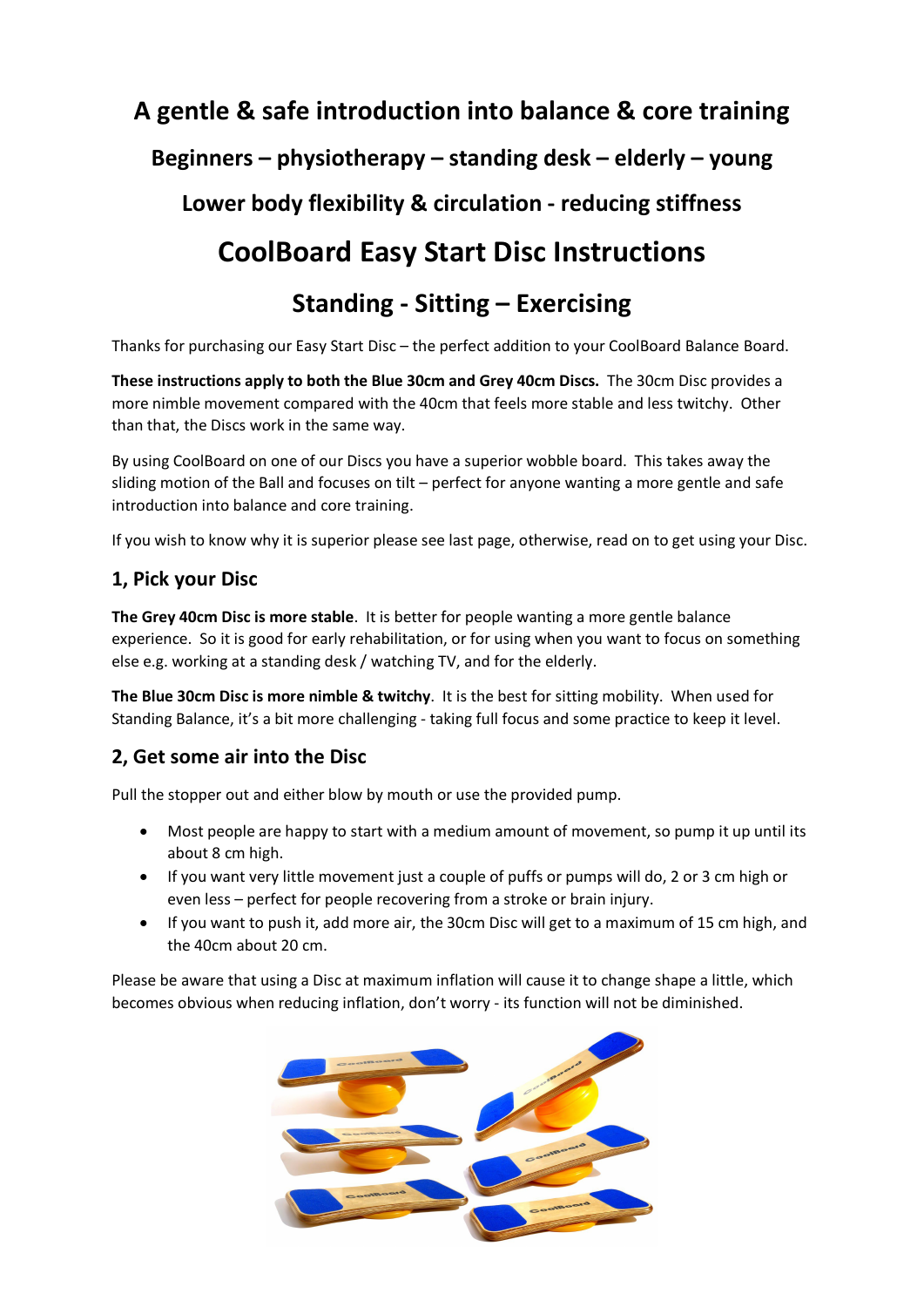## **3, Pick your spot**

This will depend on how you wish to use your CoolBoard – for **Standing Balance**, while **Sitting**, or for doing **CoolBoard Exercises**.

### **Standing Balance**

A, Find is good bit of clear floor space.

- You are unlikely to fall, but please beware of any hard objects close by, e.g. tables.
- If you start with low inflation and are secure on your feet a support is often not needed.
- If you are nervous have a support within easy reach. Good supports are – door frames, banisters (lowest hallway), mantel piece, back of a high backed chair – your support should be high enough so that you don't stoop to use it as this will throw you off balance.



B, Place the Disc on the floor, place the CoolBoard centrally on the Disc. Place one foot at one end of the CoolBoard, then keeping your weight on this foot, place the other foot at the other end.

C, Now try to balance the Board on the Disc. You will probably wobble about to begin with, this is your body starting to learn. As your skill, balance and strength increase you'll steady the movement.

#### **Standing Balance Challenges**

- Keep the CoolBoard level without it touching the floor for as long as possible
- Introduce deliberate movements
	- o Touch the right or left edge to the floor then re-centre
	- o Touch the front or back edge to the floor then re-centre
	- $\circ$  Touch a corner to the floor then re-centre
- Introduce Squats. Correct form is more important than depth of squat so start bending you knees a little, making sure your knees don't go past your toes. Go lower when you are ready.
- Single Leg Work place one foot in the centre of the CoolBoard and balance. This will place all of the work into that one leg. It is good to balance this out by working the other leg as well.

Your training will be more effective if you focus on it, however some people like distraction, so by all means have some music on, or the television, we've even had customers that like doing the washing up while balancing on the Disc!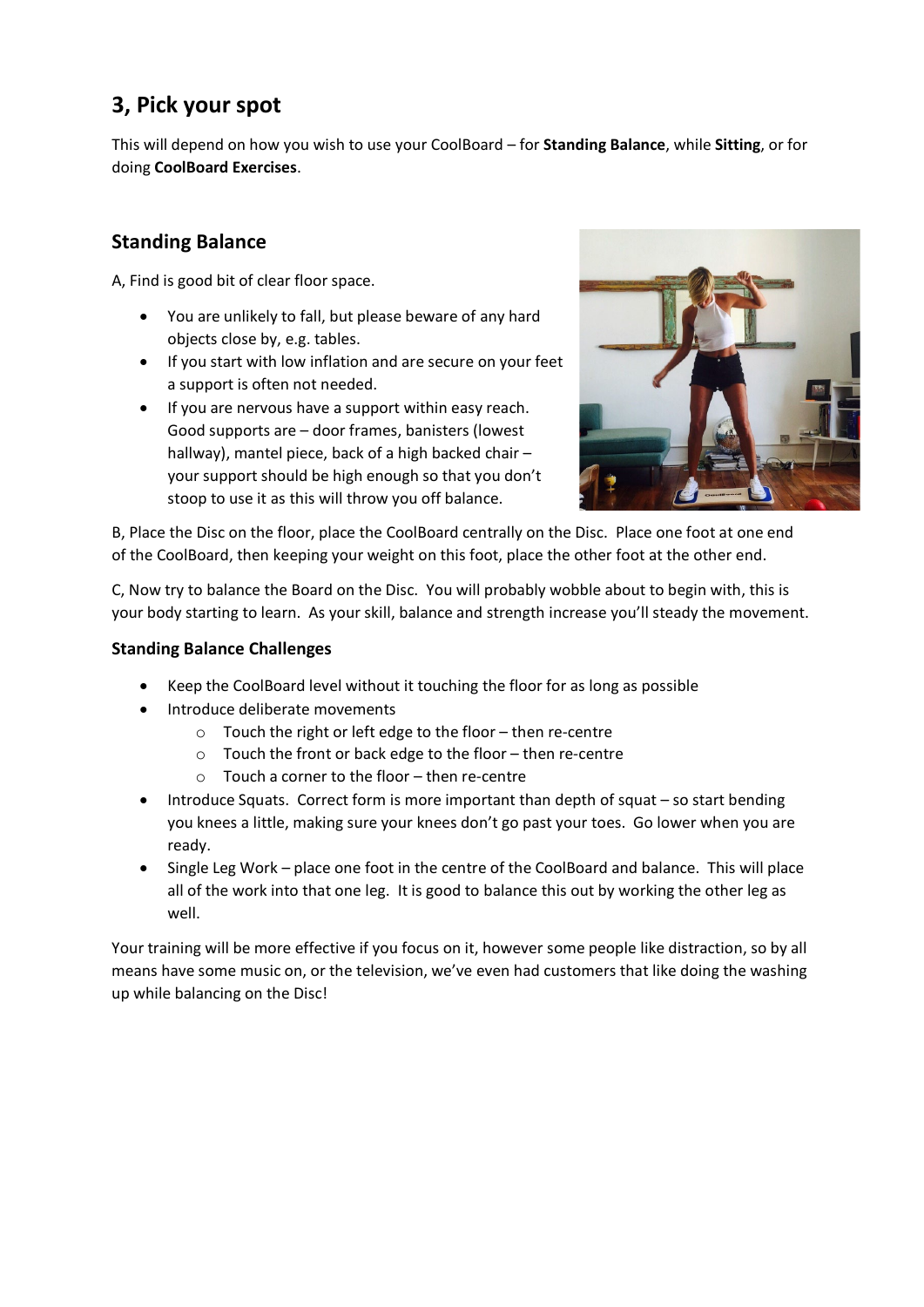### **Sitting**

CoolBoard is great to use while sitting – at your desk, while watching television or reading.

This will increase mobility in your ankles, knees and hips, and reduce stiffness while increasing circulation in your lower body.

Especially good for those spending long periods sitting, for those in rehabilitation and for the elderly.







The Blue 30 cm Disc is better for sitting. You will want medium inflation for the Disc, and if space is limited, e.g. under your desk, our Porto Board will be perfect.

A, Sit in your chosen spot and note where your feet rest. Set the disc and CoolBoard in this position.

B, Rest your feet on the CoolBoard and gently introduce movement – back and forth, side to side, round in circles.

[Click to see video](https://coolboard.co.uk/keep-mobile-while-you-sit-coolboard-wobble-board-improve-circulation-and-reduce-stiffness/) or go to: https://coolboard.co.uk/keep-mobile-while-you-sit-coolboard-wobbleboard-improve-circulation-and-reduce-stiffness/

### **Exercises**

Most CoolBoard exercises can be done using the Disc instead of the Ball.

Exercises done on the Disc are more effective than traditional exercises due to the introduced movement. Moving up to the Ball will increase effectiveness, but the Disc is a great starting point.

It is best to inflate the Disc to  $7 - 12$  cm for exercises. Please follow the instructions included with the exercises.

If you wrap your fingers around the edges of the board be careful not to come down on them.

Effective exercise is about holding correct form and remaining in control whereas forcing lots of reps with poor form is a good way to get injured! So focusing on form and looking after your fingers will make your exercises more effective!